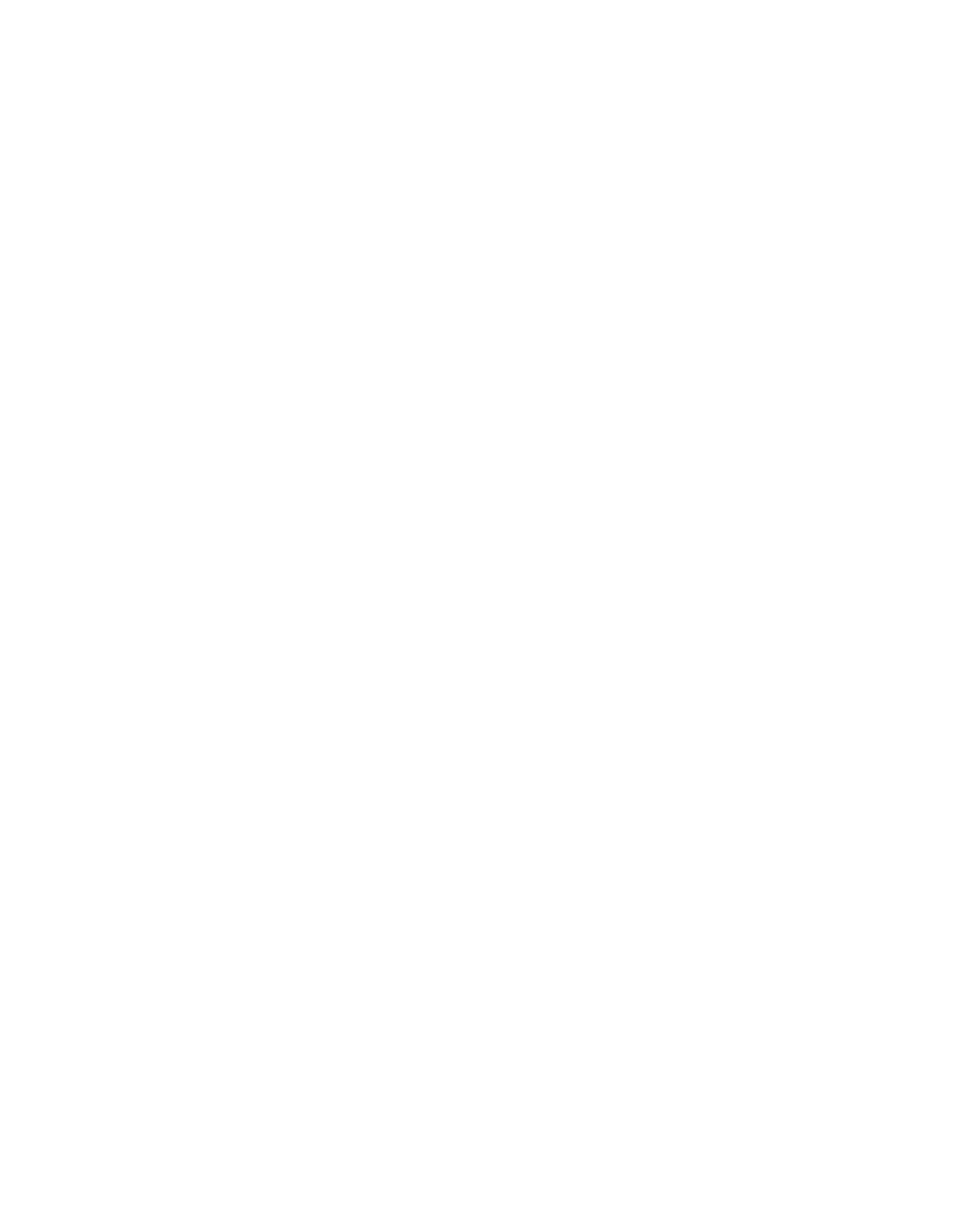## **Acknowledgements**

Preparation of this paper was greatly assisted by the contributions of: Kevin Chavers, Chairperson, Bedford Stuyvesant Restoration Corporation; Yolande I. Nicholson, President, New York State Foreclosure Defense Bar; and Christie Peale, Executive director, Center for NYC Neighborhoods.

## **Summary**

In Bedford Stuyvesant and surrounding communities, we are witnessing the displacement of African American households, especially those who are working- and middleclass renters. This paper assigns households that earn between \$40,000 and \$100,000 to these broad income bands. Working- and middle-class households are in many ways the lifeblood of New York City, working jobs in the public sector, in nonprofit organizations, and in the lower middle ranks of the private sector. This paper argues for promoting homeownership for working- and middle-class New Yorkers, particularly African Americans, through preserving and stabilizing existing homeowners and increasing the number of new homeowners. Homeownership affords such households an opportunity to acquire an asset that is likely to appreciate as a neighborhood improves. Homeownership is a tangible means of fostering inclusion, especially in communities where home values are rising.

# **Background: Current Conditions**

# **Homeownership in New York City**

Historically, homeownership rates in New York City have been well below the national average because most of the City's housing stock consists of rental units. Today, New York City's homeownership rate is essentially half the rate for the United States overall (31 percent versus 63 percent).<sup>[1](#page-2-0)</sup>

New York City's current homeownership rate is essentially the same as in 2000, but less than at the peak in 2006. In 2014, the homeownership rate varied widely across racial and ethnic groups: white, 42 percent; Asian, 39 percent; black, 26 percent; and Hispanic, 15

<span id="page-2-0"></span><sup>1.</sup> Willis et al. (2016).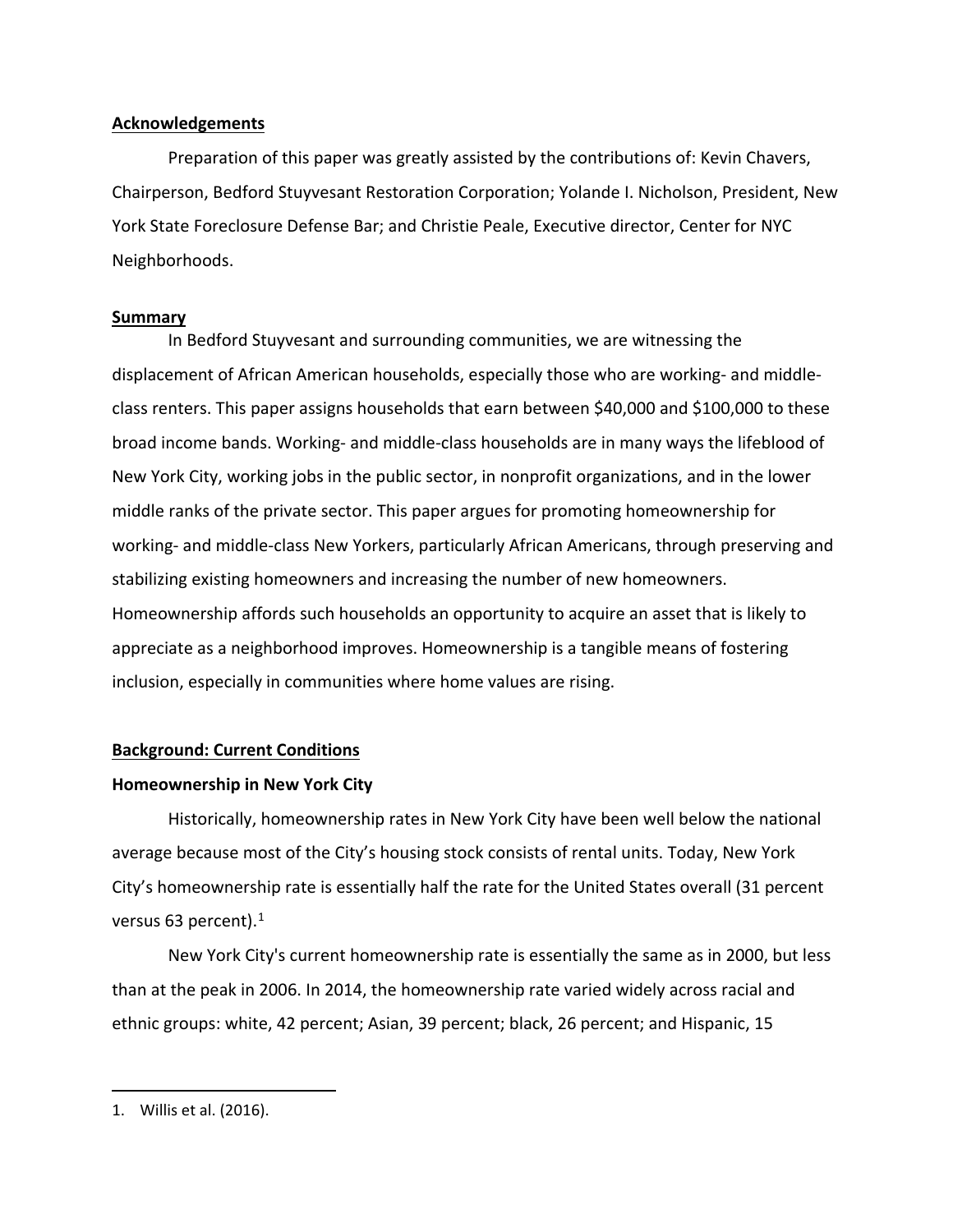percent. Today more than half of New York City homes are unaffordable to the majority of households. Low- and moderate-income households comprised 51 percent of New York City households in 2014 (35 percent and 16 percent respectively), yet only 9 percent of home sales in the City were affordable to these households (3 percent were affordable to low-income households and an additional 6 percent were affordable to moderate-income households).<sup>[2](#page-3-0)</sup> In contrast, in previous decades a significant portion of the homes in New York were affordable to working- and middle-class homebuyers**.** In Brooklyn, homes such as those for workers at the Brooklyn Navy Yard were specifically developed for the working- and middle-class market. [3](#page-3-1) In addition, as one racial or ethnic group migrated from a neighborhood, they were oftentimes replaced by homebuyers of comparable or lesser means: for example, white flight from Central Brooklyn enabled working- and middle-class African Americans to purchase homes. [4](#page-3-2)

#### **Racial Wealth Disparities**

Historically, white households have controlled significantly more wealth than African American and Hispanic households.<sup>[5](#page-3-3)</sup> The wealth gap has increased since the Great Recession and resulting foreclosure crisis. In 2007, white households had median wealth 10 times that of African American households and eight times that of Hispanic households.<sup>[6](#page-3-4)</sup> After the Great Recession, the wealth gap increased. White households had median wealth 13 times that of African American households and 10 times that of Hispanic households.<sup>[7](#page-3-5)</sup>

Real estate trends underway in New York City are exacerbating the racial wealth gap. Neighborhoods across the City, including Bedford Stuyvesant, are attracting affluent residents. Prior generations of African Americans and working- and middle-class households were able to gain a foothold through the purchase of homes in these so-called "less desirable" yet affordable neighborhoods. However, the number of affordable neighborhoods in New York City is rapidly declining. As a consequence, the opportunities for African American and working and middleincome families to purchase homes, and thereby participate in the increasing value of the real

<span id="page-3-0"></span><sup>2.</sup> Ibid.

<span id="page-3-1"></span><sup>3.</sup> Hymowitz (2017).

<span id="page-3-2"></span><sup>4.</sup> Ibid.

<span id="page-3-3"></span><sup>5.</sup> Wolff (2004).

<span id="page-3-4"></span><sup>6.</sup> Kochhar and Fry (2014).

<span id="page-3-5"></span><sup>7.</sup> Ibid.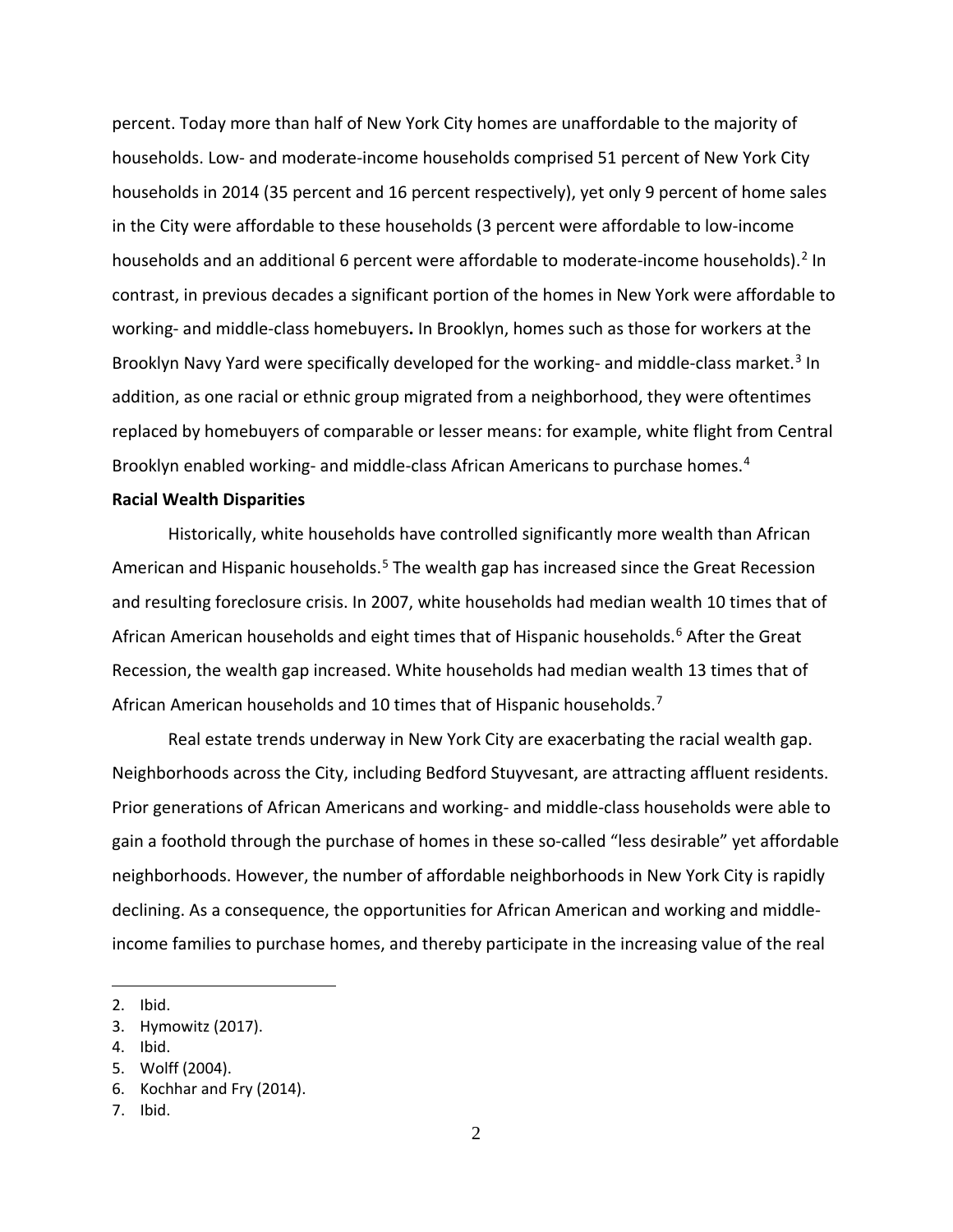estate market, are greatly reduced. This, in turn, leads to growing wealth disparities along racial lines. The City is on the trajectory of having only a small percentage of working- and middleclass households, and an even smaller percentage of African American and Hispanic households, as homeowners. In the absence of homeownership, the vast majority of African American New Yorkers are not likely to own any assets of significant value, especially given the fact that home equity accounts for 92 percent of the personal wealth of African American homeowners.<sup>[8](#page-4-0)</sup>

### **Bedford Stuyvesant and Neighboring Communities**

While homeownership rates in New York City and Bedford Stuyvesant were largely unchanged between 2000 and 2014, there is every reason to believe that the homeownership rates for working- and middle-class households, particularly African Americans, are declining. Homeownership in Bedford Stuyvesant and neighboring Central Brooklyn communities is increasingly burdensome to existing working- and middle-class homeowners, and inaccessible to prospective working-class and moderate-income homebuyers. Some of the pressures impacting the local markets are presented below.

Home prices are rising as a result of increased competition for housing in Central Brooklyn. Overall, the City's population is growing.<sup>[9](#page-4-1)</sup> Young professionals, technology and knowledge workers from across the globe are flocking to neighborhoods all over the City but especially to centrally located communities that are affordable relative to Manhattan or Downtown Brooklyn. Working- and middle-class families are not able to compete with the new arrivals either for rental housing or homeownership opportunities. Bedford Stuyvesant households with children under 18 years old declined from 45 percent to 28 percent between 2000 and 2014. [10](#page-4-2) Between 2000 and 2012, the African American population in Bedford Stuyvesant, also known as Brooklyn Community Board No. 3, declined from 75 to 53 percent, and the white population increased from 2 to 21 percent.<sup>[11](#page-4-3)</sup> During this same period, in Brooklyn Community Board No. 2, a neighboring community including Downtown Brooklyn,

<span id="page-4-0"></span><sup>8.</sup> Tippett et al. (2014).

<span id="page-4-1"></span><sup>9.</sup> Kusisto (2013).

<span id="page-4-2"></span><sup>10.</sup> Furman Center for Real Estate and Urban Policy (2015).

<span id="page-4-3"></span><sup>11.</sup> Ibid.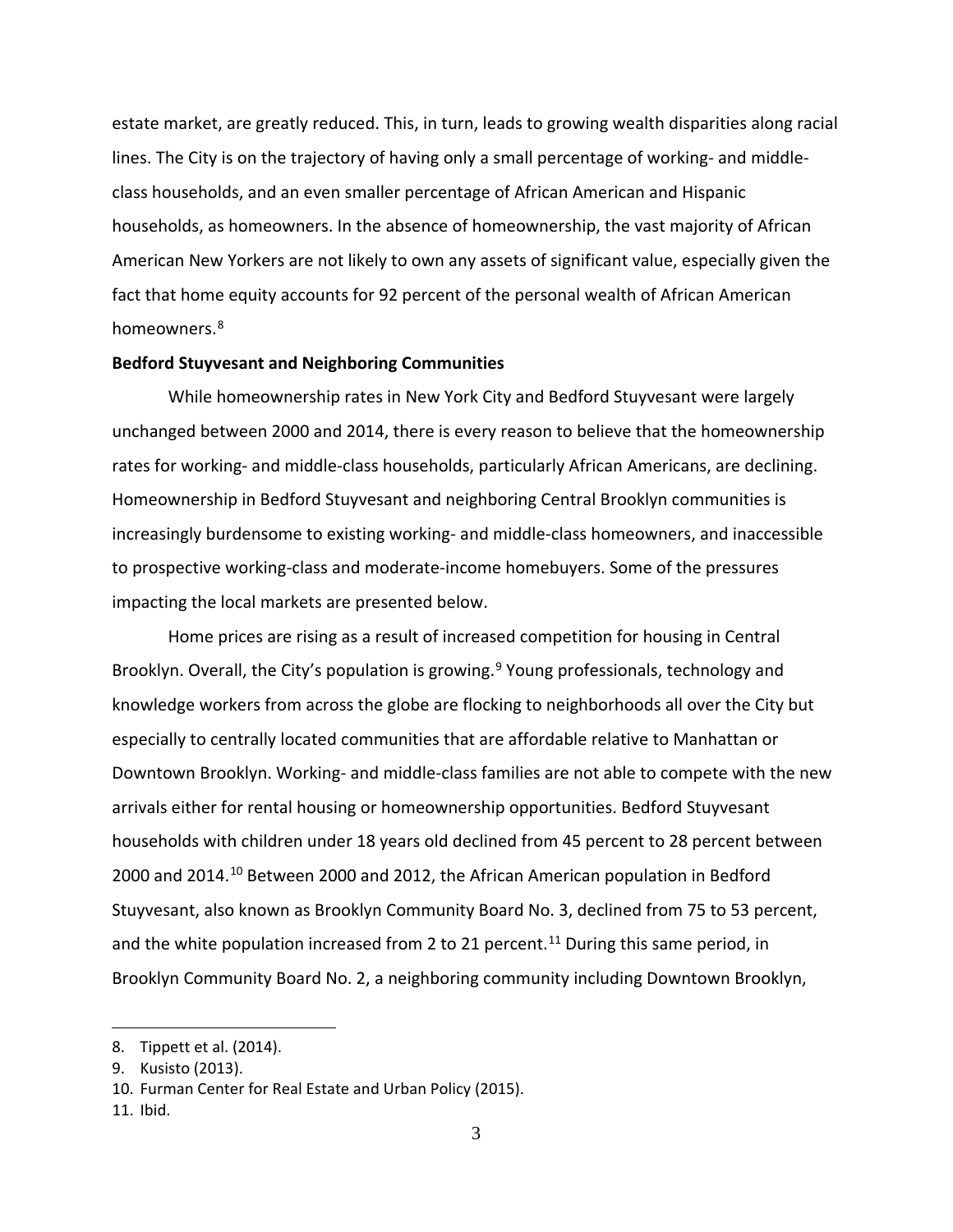Fort Greene, and Clinton Hill, the African American population declined from 42 to 27 percent, and the white population increased from 31 to 45 percent.<sup>[12](#page-5-0)</sup>

The current strength of New York's real estate market and economy is recognized internationally. Global investment is flooding the City, including Central Brooklyn neighborhoods like Bedford Stuyvesant.<sup>[13](#page-5-1)</sup> Investors, domestic and foreign, are buying existing homes as well as developing homes for resale at increasingly higher prices.<sup>[14](#page-5-2)</sup> Between the third quarter of 2014 and the second quarter of 2016, sale prices in Bedford Stuyvesant increased 33 percent. [15](#page-5-3) During the same period, the sales volume in Bedford Stuyvesant was at least twice that of communities such as Boerum Hill, Brooklyn Heights, and Downtown Brooklyn, to name just a few.<sup>[16](#page-5-4)</sup> These high levels stand in stark contrast to just a decade ago.

Underutilization of land is also placing pressure on the real estate market. Large contextual down-zonings of Bedford Stuyvesant in 2007 and 2009 reduced the densities and height limits on residential streets while targeting up-zoning to several transit-oriented commercial corridors. However, the increased floor area ratio authorized by the up-zoning is only recently showing signs of utilization through new construction. Utilization has been slowed by the high sales prices being sought by property owners. Within a quarter mile of Restoration Plaza, nearly 300 of the 1500 properties are underbuilt by 50 percent or more. Many of the properties in question are occupied, one-story retail buildings which could be developed into eight- to ten-story mixed-use properties. Both the contextual down-zonings and failure to leverage the up-zonings have contributed to rising real estate prices that hinder the development of affordable housing.

Another potential pressure on the Bedford Stuyvesant real estate market is that units are being removed from the residential rental market. These units previously had been available for rental by working- and middle-class households. For example, many affluent owners of two-, three-, and four-family homes are designating larger portions of properties for

<span id="page-5-0"></span><sup>12.</sup> Ibid.

<span id="page-5-1"></span><sup>13.</sup> Feng and Stevenson (2016).

<span id="page-5-2"></span><sup>14.</sup> Ibid.

<span id="page-5-3"></span><sup>15.</sup> REBNY (2016).

<span id="page-5-4"></span><sup>16.</sup> Ibid.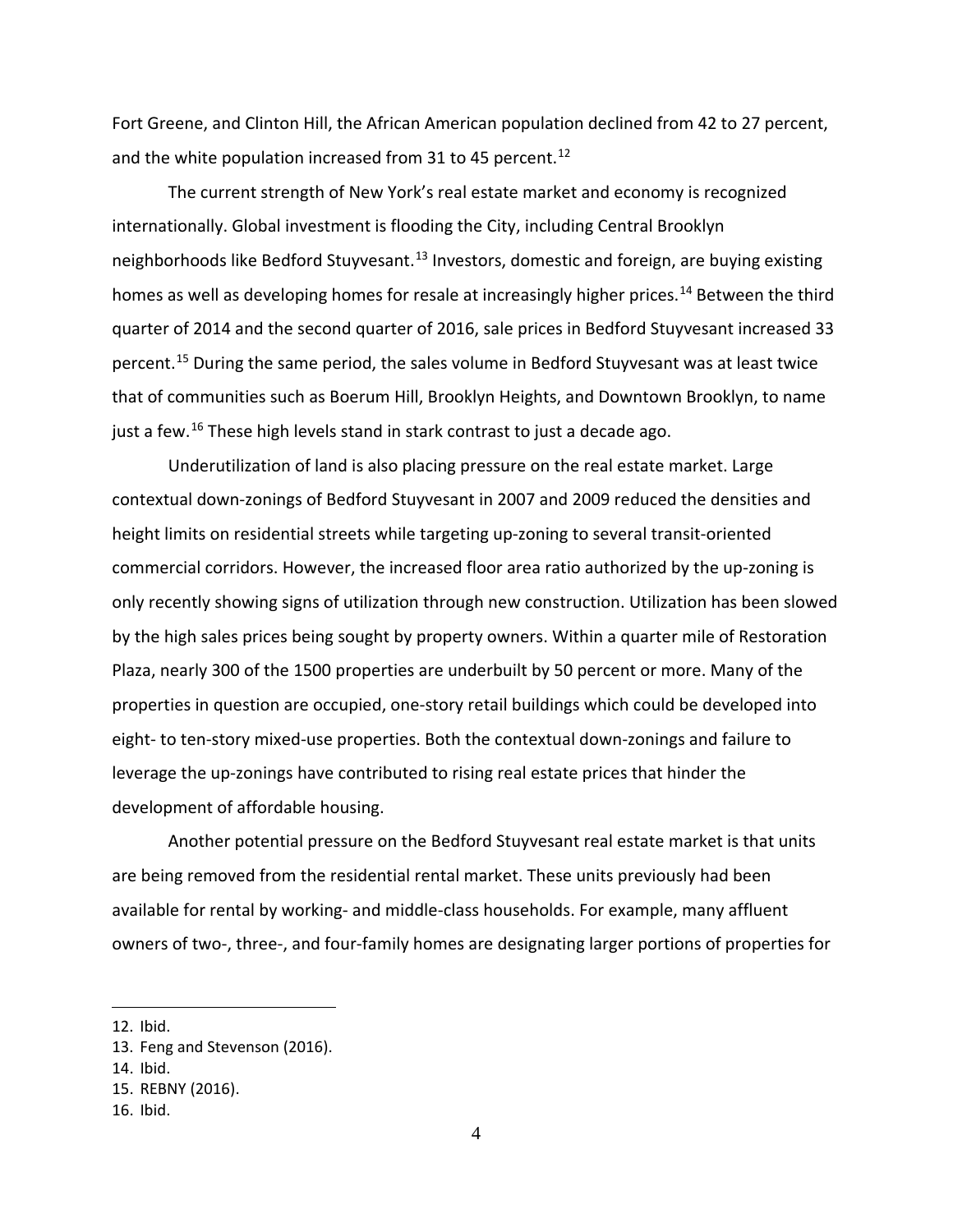their own personal use. In addition, some three- and four-family properties are being reduced to one- and two-family properties.<sup>[17](#page-6-0)</sup> Similarly, many property owners are designating residential units for Airbnb and other comparable types of short-term rentals.<sup>[18](#page-6-1)</sup> Proponents of Airbnb argue that the short-term rental option assists many working- and middle-class homeowners in paying for the costs of owning a home in New York City.

Many factors are driving up the cost of owning a home in Bedford Stuyvesant and thereby pushing existing working- and middle-class homeowners to the limit. Escalating real estate taxes and water and sewer charges are driving up ownership costs. **[19](#page-6-2)** Decisions to impose historic district designation on portions of Bedford Stuyvesant and other historically workingand middle-class communities also increase the cost of maintenance and repair given that only approved materials and contractors may be used to undertake work on certain portions of properties designated as historic.<sup>[20](#page-6-3)</sup> Finally, African American homeowners continue to be the targets of predatory practices such as deed theft and sham foreclosure prevention scams.<sup>[21](#page-6-4)</sup>

## **Displacement**

As noted above, between 2000 and 2014, the African American population of Bedford Stuyvesant declined from 75 to 53 percent, the Hispanic population remained flat, and the white population increased from 2 to 21 percent.<sup>[22](#page-6-5)</sup> Households earning less than \$20,000 declined from 36 to 29 percent, and the percentage of households earning \$40,000 to \$100,000 remained flat.<sup>[23](#page-6-6)</sup> Further along the income spectrum, the percentage of households earning between \$100,000 and \$250,000 increased from 11 to 16 percent. Households earning above \$250,000 remained flat at 1 percent.

In Bedford Stuyvesant, working- and middle-class households arguably are as vulnerable to displacement as low-income residents because Bedford Stuyvesant has fewer rent-regulated

<span id="page-6-0"></span><sup>17.</sup> Center for New York City Neighborhoods (2016)

<span id="page-6-1"></span><sup>18.</sup> Durkin (2017).

<span id="page-6-2"></span><sup>19.</sup> Houghten (2016).

<span id="page-6-3"></span><sup>20.</sup> Rosenblum (2014).

<span id="page-6-4"></span><sup>21.</sup> Saul (2015).

<span id="page-6-5"></span><sup>22.</sup> Furman Center for Real Estate and Urban Policy (2016).

<span id="page-6-6"></span><sup>23.</sup> Ibid.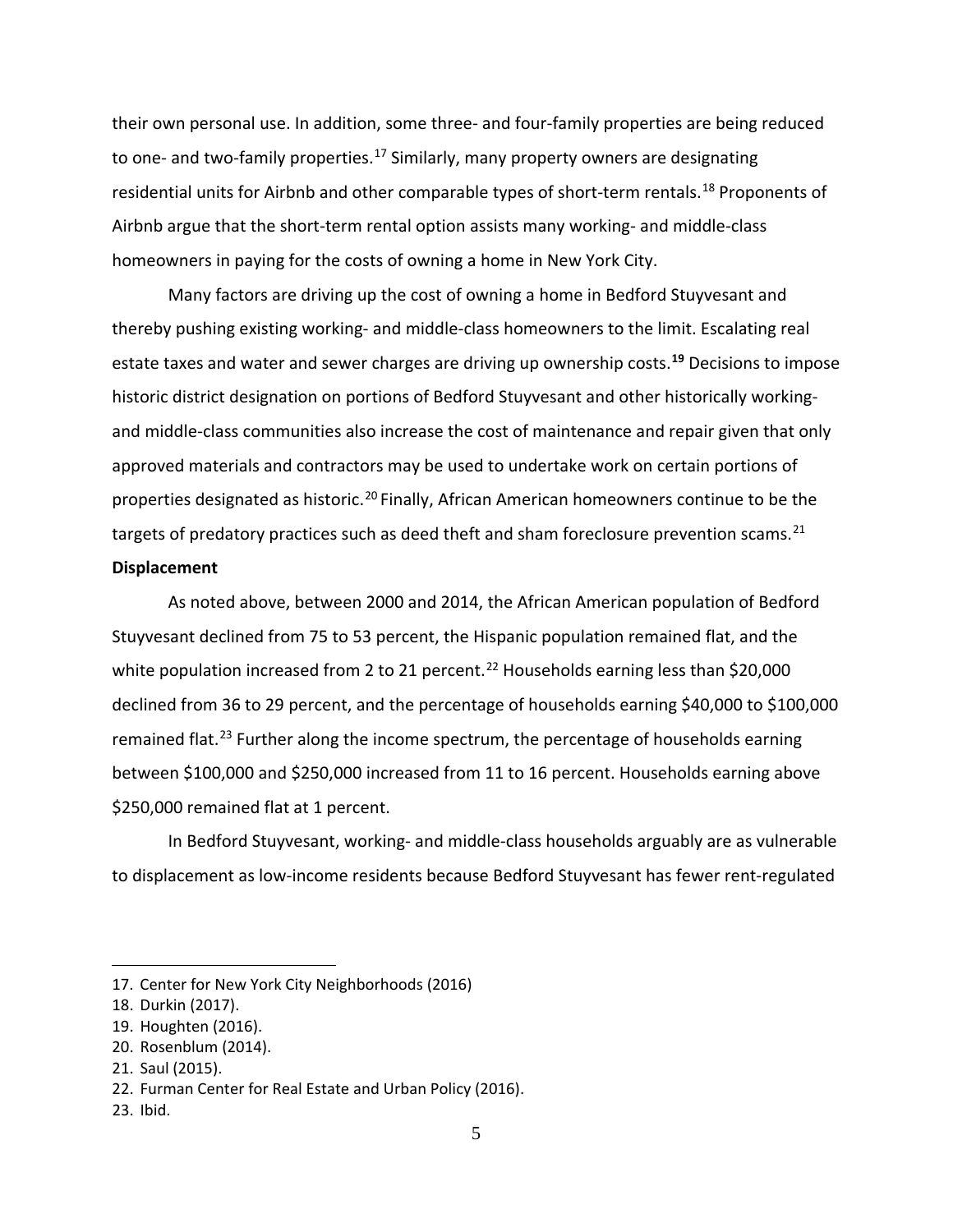residential units than many other neighborhoods in Brooklyn.<sup>[24](#page-7-0)</sup> Moreover, 32 percent of Bedford Stuyvesant households, including working- and middle-class households, are severely rent-burdened in that they pay more than 50 percent of their income on rent.

#### **Solutions**

Preserving existing homeownership and creating new homeownership opportunities for working- and middle-class households, particularly African Americans, will foster inclusion rather than displacement in Bedford Stuyvesant and comparable communities experiencing gentrification. Homeownership for working- and middle-class households, particularly African Americans, in gentrifying neighborhoods has the potential to create racially integrated, mixedincome communities that generate inclusion through broad access to economic opportunity.

#### **Preserve Homeownership**

African American working- and middle-class homeowners have been under siege for more than a decade. As the targets of predatory lending practices, and having suffered the brunt of the effects of the Great Recession, they have experienced foreclosures at an alarming rate.<sup>[25](#page-7-1)</sup> Concerted action is required by all levels of government and industry to protect existing African American and working- and middle-class homeowners.

## *Prevent Foreclosures*

Foreclosure rates have been so high among African American working-class and middleclass households that some policymakers argue that African American households, in particular, should not aspire to homeownership. First-time African American homeowners saw their wealth decrease nearly 50 percent between 2005 and 2007, a time of strong appreciation for most homeowners.<sup>[26](#page-7-2)</sup> However, giving up on African American homeownership is not the right answer. Instead, the public and private sectors should affirmatively implement a range of initiatives to preserve and protect working- and middle-class homeownership, especially for African Americans, to redress the well-established history of discriminatory policies and practices in housing against African Americans.

<span id="page-7-0"></span><sup>24.</sup> Kusisto (2016).

<span id="page-7-1"></span><sup>25.</sup> Powell and Roberts (2009).

<span id="page-7-2"></span><sup>26.</sup> Newman and Holupka (2015).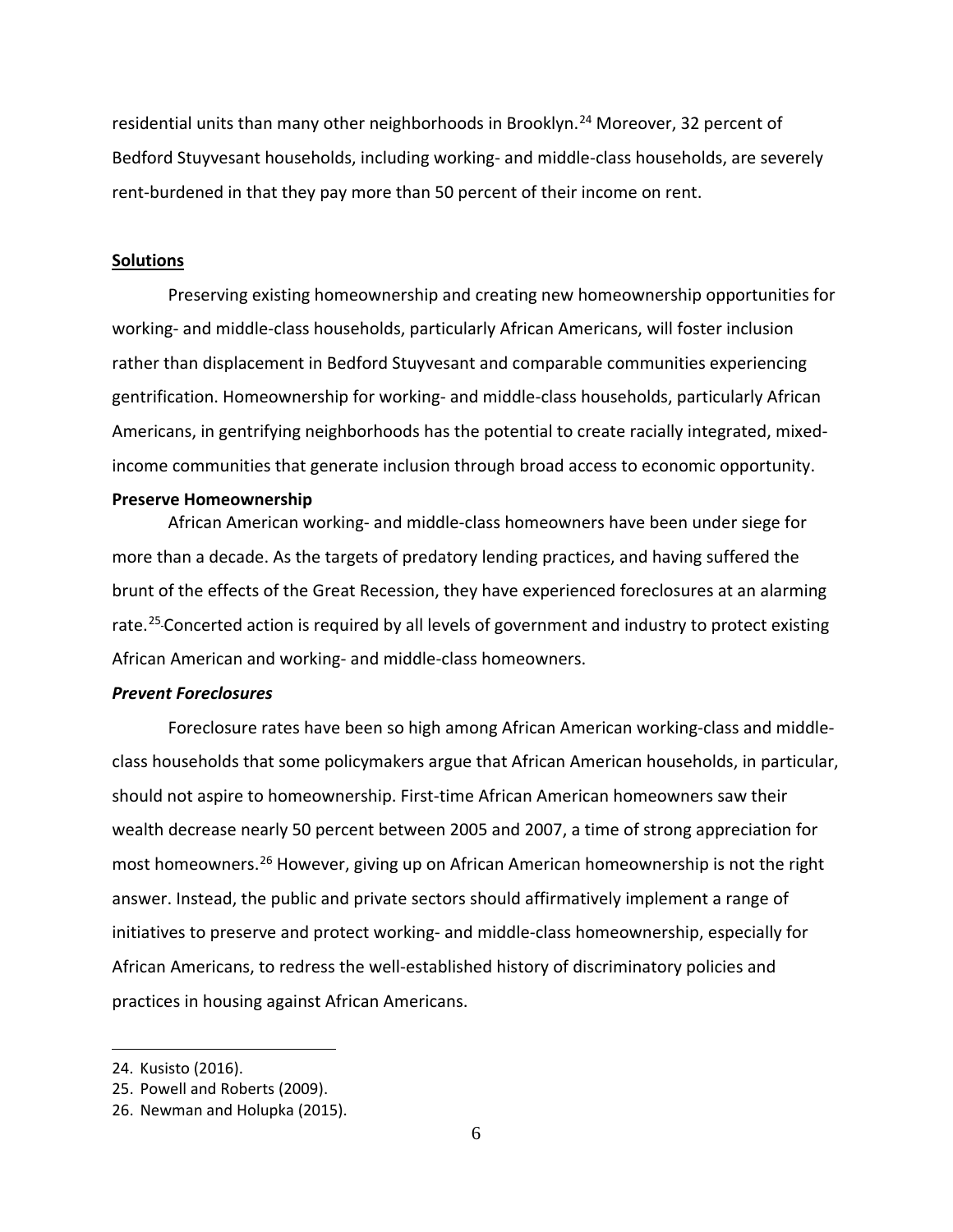*1. Rigorous Prosecution of Predatory Practices*. Federal and state prosecutors should rigorously prosecute persons involved in fraudulent and predatory mortgage lending and title practices, especially those who target African Americans and other minorities. During the foreclosure crisis of 2008, ample proof surfaced that African Americans in particular were targeted for risky and high-cost mortgages.<sup>[27](#page-8-0)</sup> African Americans in New York City lost in excess of \$3 billion of equity as a result.<sup>[28](#page-8-1)</sup> While the activities of some lenders, brokers, and other actors in the real estate market were clearly illegal and often criminal, such actors conducted their activities without fear of prosecution, and indeed, few were prosecuted. The public sector must create an atmosphere intolerant of practices that victimize homeowners. Fraud crimes of this sort create severe and far-reaching repercussions. Households saddled with predatory mortgages and under threat of foreclosure live in great stress and ultimately lose not only their homes but often also the only assets they own. Frequently, the homes lost to foreclosure have been owned by families for two or more generations yet are only now appreciating in value at rates comparable to those in integrated or predominantly white communities. The mortgage litigation settlements won against banks, like those obtained by the New York State Attorney General against HSBC, are a positive step forward. What is truly needed is an environment that discourages fraud and predatory behavior and punishes violators with the most severe sanctions allowed.

*2. Establish Mission-Based Nonprofit Funds to Purchase Non-Performing HUD, Fannie Mae, and Freddie Mac Mortgages.* Sales of non-performing federally insured and Government Sponsored Entity (GSE) mortgage notes are stripping African American homeowners of their homes and accelerating gentrification and displacement. Until recently, the non-performing notes were sold almost exclusively to private investors. In 2015, HUD modified the nonperforming note sale program to make it easier for nonprofits to purchase notes. The note sales to private investors appear to promote real estate speculation rather than prioritize preservation of homeownership. This, in turn, undermines racial and economic inclusion and

<span id="page-8-0"></span><sup>27.</sup> Ibid.

<span id="page-8-1"></span><sup>28.</sup> Bayer, Ferriera, and Ross (2006).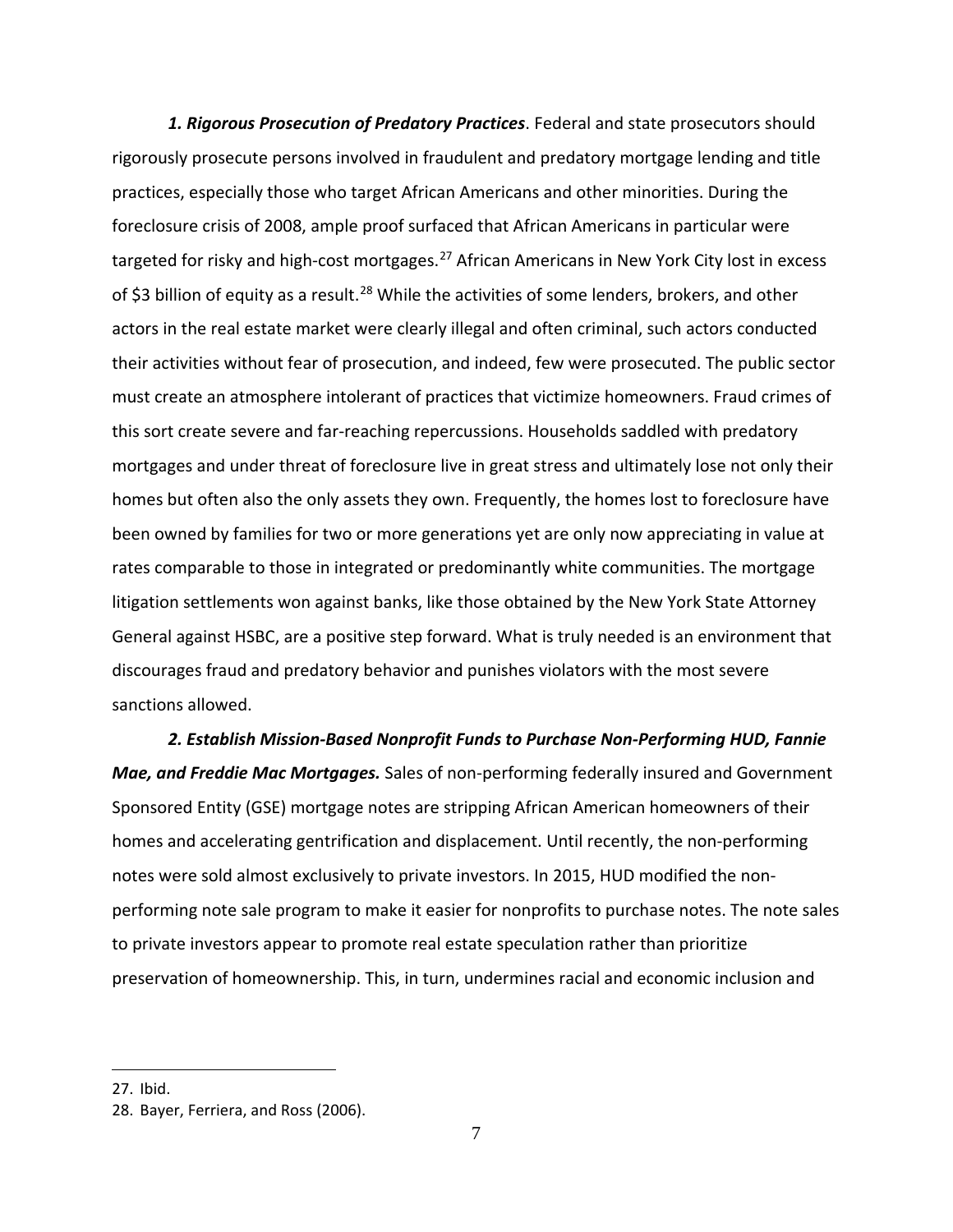accelerates the displacement of working- and middle-class homeowners and tenants, most of whom are African American.

According to estimates projected by the New York State Foreclosure Defense Bar (NYSFDB), there are no less than 12,000 active residential foreclosures in Brooklyn. The foreclosure rate in Brooklyn is estimated at 8 percent, which exceeds the national average of 4 percent and the New York City average of 6 percent. Foreclosures in Brooklyn have been concentrated in African American communities. In high-foreclosure Brooklyn neighborhoods, the percentage of residential mortgage loans in foreclosure was as high as 21 percent as of December 2011.<sup>[29](#page-9-0)</sup> A large percentage of the mortgages in the foreclosure process are insured by FHA and the GSEs, and a disproportionately large share of those mortgages are against homes owned by African Americans in gentrifying neighborhoods. The NYSFDB estimates that foreclosures will cause the loss of between \$3 billion and \$10 billion in family wealth in Brooklyn communities of color between 2016 and 2021.

Preservation of homeownership is a statutorily imposed element of the missions of HUD and the GSEs. NYSFDB argues that evidence exists that the full menu of HUD-approved loss mitigation measures are not offered to African American homeowners even when the homeowners qualify for them. This unfortunately tracks historical discriminatory practices such as "redlining" and the more recent practices of subprime lenders who steered African Americans and other minority homebuyers into subprime loans even when they qualified for conventional mortgages. NYSFDB has also uncovered evidence that African American homeowners are improperly being denied Home Affordable Modification Program (HAMP) style loan modifications such as lower interest rates, extended terms, and principal reductions.

In sales to private investors, HUD and the GSEs frequently discount the defaulted mortgages by 40 to 60 percent. The apparent justification for such discounts is to afford investors the flexibility to offer loss mitigation options to the distressed homeowners. Instead, in practice, investors increase the obligations of the homeowners by adding fees to the full unpaid balance, not the discounted balance.

<span id="page-9-0"></span><sup>29.</sup> Federal Reserve Bank of New York, *Regional Mortgage Briefs*, www.newyorkfed.org/ regionalmortgagebriefs/index.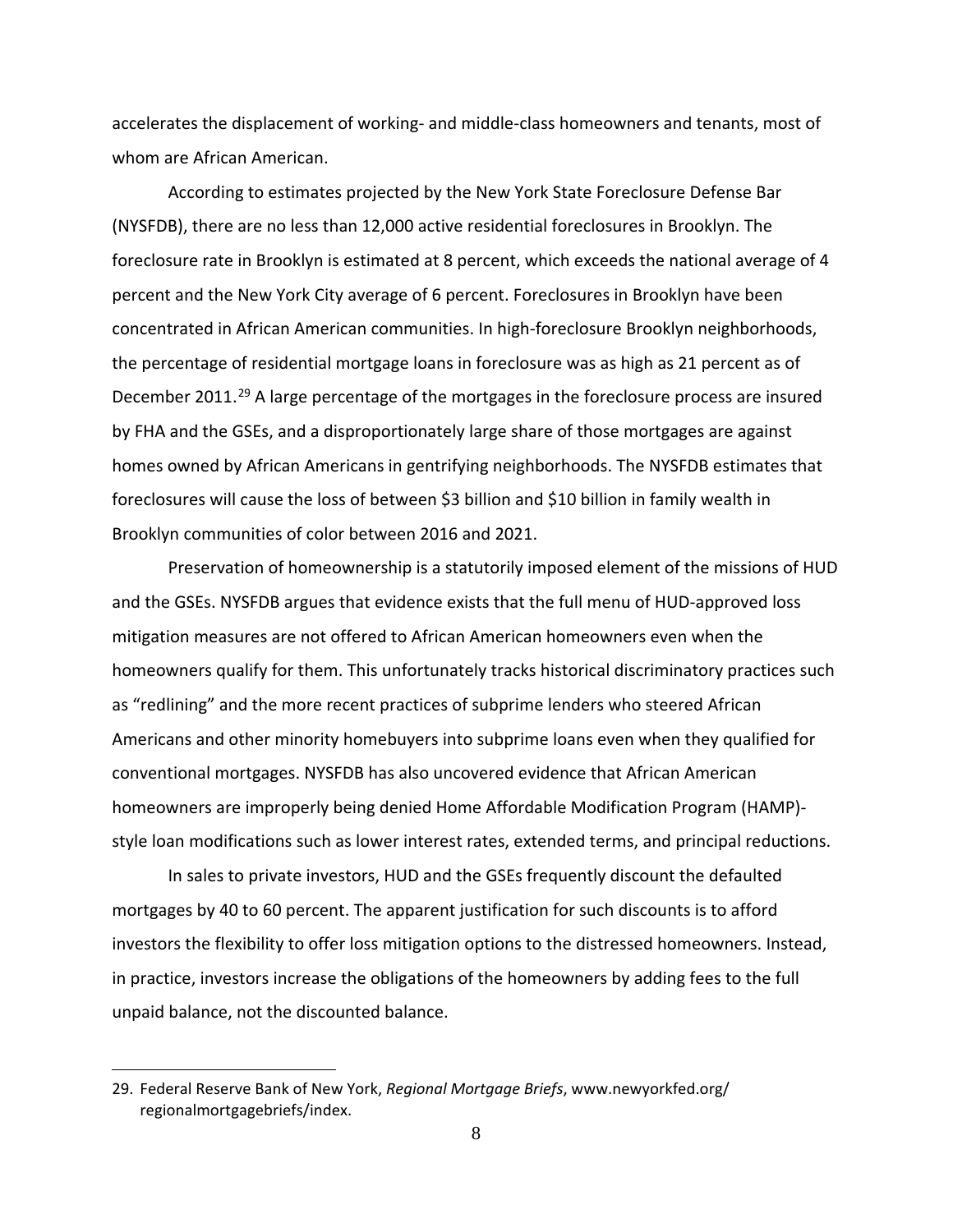Several nonprofits are raising funds for the purpose of purchasing discounted mortgage notes from HUD and the GSEs. The nonprofits intend to prioritize homeownership preservation and loss mitigation above earning a speculative return on sale of the foreclosed home. The benefit of the discounted notes would be shared with the distressed homeowners for the purpose of keeping them in their homes and preserving their equity. To create meaningful impact, HUD would need to enlarge the pool of non-performing notes allocated for purchase by nonprofits, and the GSEs should also create a pool for purchase by nonprofits.

Properly constructed and administered, mission-oriented nonprofit funds that purchase federally insured notes could attract a range of public and private sector investors, including government, socially responsible individual and corporate investors, pension funds, and philanthropies. Government agencies such as FHA and Treasury would do well to capitalize nonprofit funds of this sort given the importance to the economy of stabilizing homeownership. The proceeds of settlements with financial institutions for mortgage lending impropriety are also an appropriate source of capital, given the offenses against homeowners upon which the settlements are based.

At least two models for mission-based funds are currently in operation in the New York Metro area. New Jersey Community Capital (NJCC) has purchased HUD loans and is committed to keeping homeowners in their homes. NJCC offers loss mitigation options such as loan modifications including principal reduction; leases; leases with the option to purchase; and transfer of deed in lieu of foreclosure. NJCC has also sold properties to tenants in cases where the homeowner opts not to participate and cannot be located. NJCC has had success in raising funds from corporations such as MetLife and Prudential who are seeking a double bottom line. The second fund involves the Center for NYC Neighborhoods, the City of New York, Restored Homes, MHANY Management, Inc., and the National Community Stabilization Trust. This fund has purchased approximately 24 mortgages—a relatively small number—which are being restructured for the purpose of keeping homeowners in place.

*3. Re-Examine All City Policies.* All city policies should be examined to determine their effect on minority, working-, and middle-class homeownership, and policies should be implemented that will protect and preserve such homeownership. Some municipal policies

9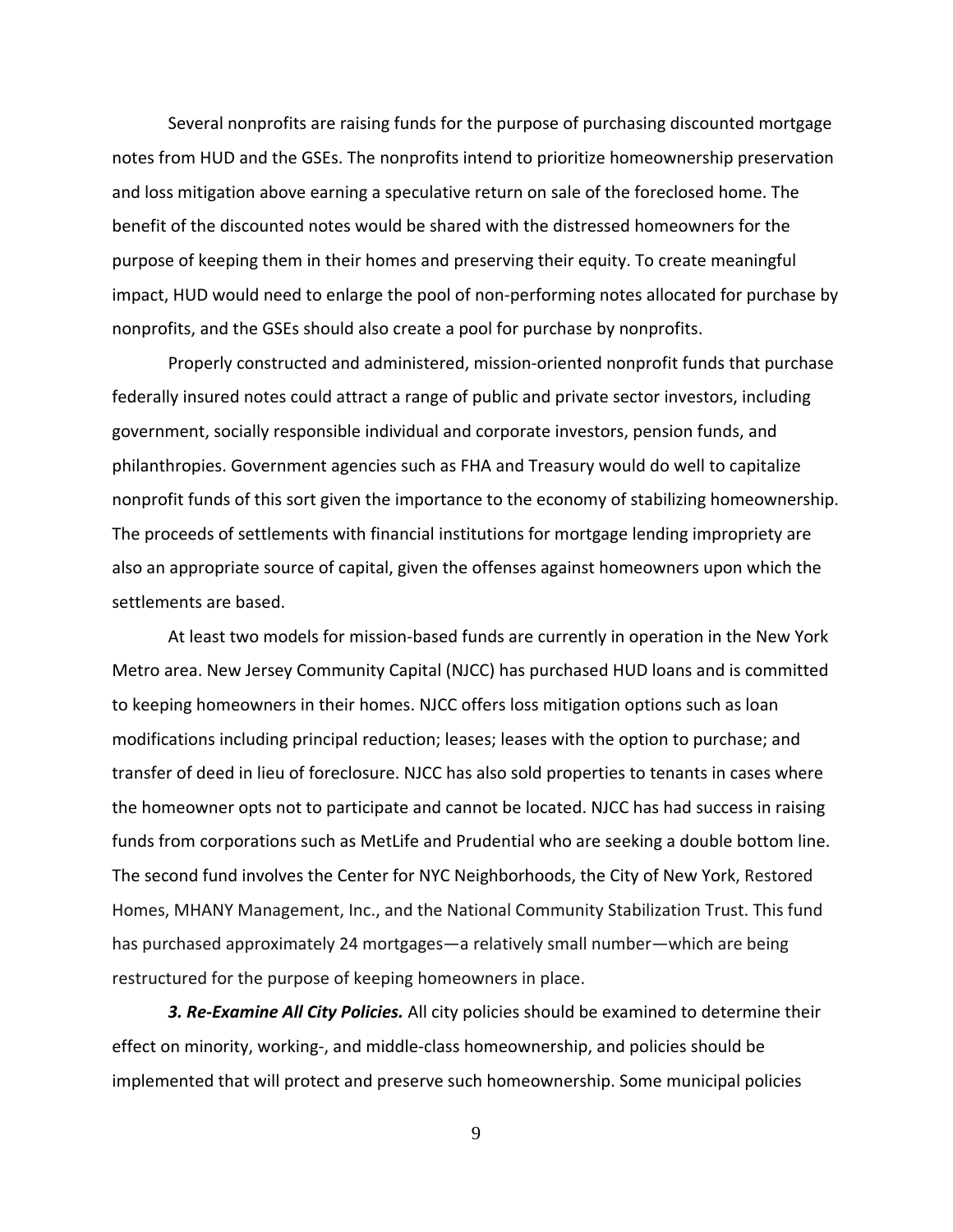disproportionately burden minority, working-, and middle-class homeownership. One example is New York City's annual tax lien sale. The tax lien sale law was enacted in 1996 to eliminate the City's roles in collecting real estate taxes on, taking title to, and maintaining properties that fell behind on paying real estate taxes. A study undertaken by the Coalition for Affordable Homes found that the tax lien sale disproportionately impacts communities of color.<sup>[30](#page-11-0)</sup> The City is six times more likely to sell a lien in a majority-African American neighborhood as in a majority-white neighborhood, and twice as likely to sell a lien in a majority-Hispanic neighborhood. The lien sale process contributes to the displacement of long-time homeowners and their renters in communities that are already facing extensive market pressure and speculation. Nearly half of the one-to-three-family homes in the 2011 tax lien sale (42 percent) were sold within five years of the lien sale, compared to 13 percent of all one-to-three-family properties in Brooklyn. [31](#page-11-1)

In January 2017, the City's tax lien sale law was renewed with minor revisions. Homeownership advocates, such as the Coalition for Affordable Homes, continue to press for legislative and administrative measures to preserve homeownership by avoiding tax lien sale foreclosures. Among other measures, advocates have proposed a "Preservation Trust" which could buy tax liens and service them with the intention of preserving affordability. Alternatively, the City itself, through HPD, the city's housing preservation and development agency, could create and administer such a program. Homeownership advocates also argue that HPD should exercise its discretion to proactively pull properties from the lien sale for the purpose of keeping current homeowners in place or transferring the properties to a community land trust designed to preserve long-term affordable homeownership.

Similarly, New York's processes for increasing real estate taxes and creating historic districts should be examined from the perspective of their impact on working- and middle-class homeownership. In New York City, tax increases in historically African American neighborhoods appear to be disproportionately larger than tax increases in mature predominantly white neighborhoods. Such tax increases likely track the increasing values driven by speculation and

<span id="page-11-0"></span><sup>30.</sup> Coalition for Affordable Homes (2016).

<span id="page-11-1"></span><sup>31.</sup> Ibid.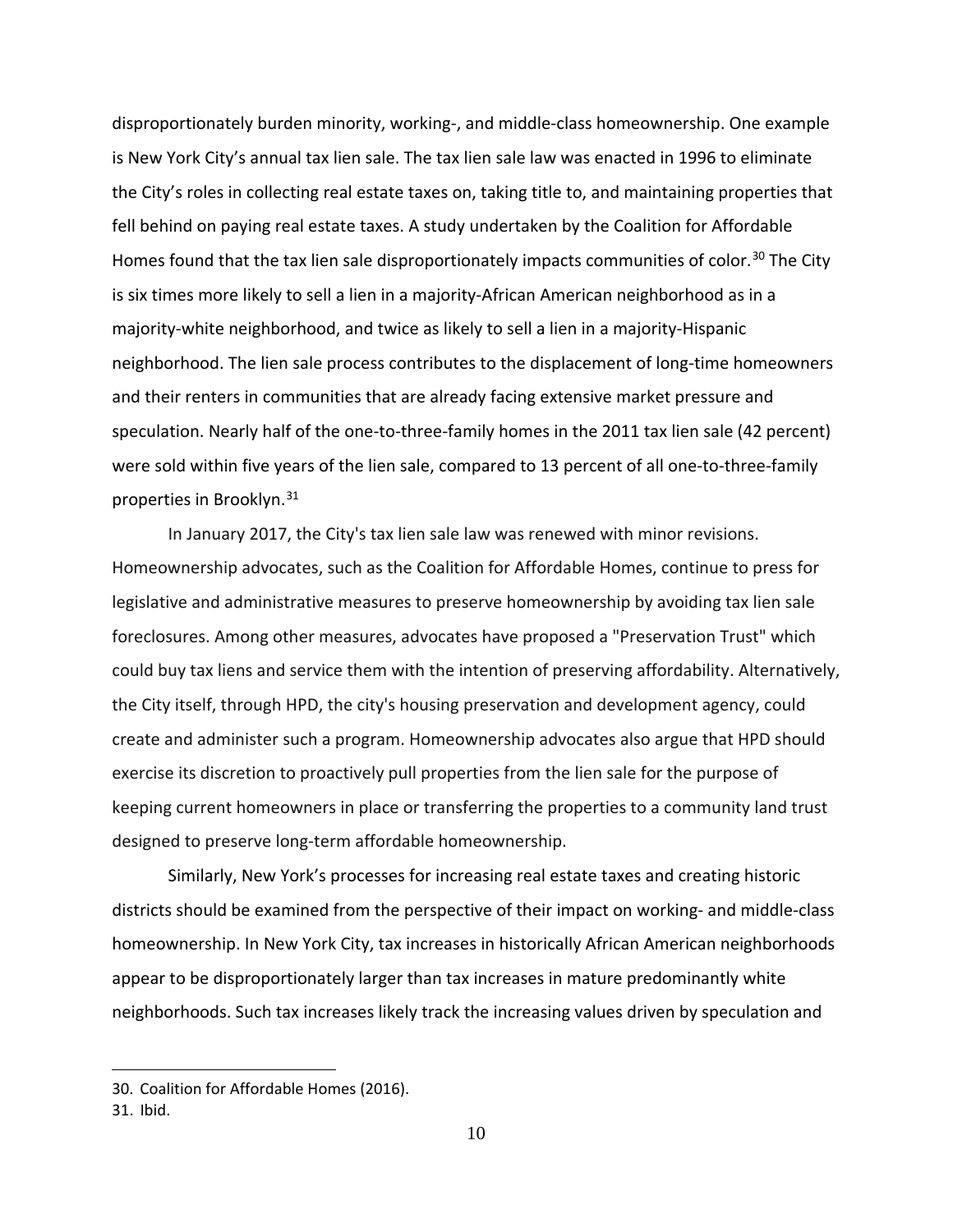gentrification; however, when combined with stagnant wages, such increases place significant burdens on longstanding African American working- and middle-class homeowners in a community like Bedford Stuyvesant. Similarly, designating neighborhoods as architecturally significant historic districts raises the cost of home maintenance and repair to a level many working- and middle-class households cannot afford. The City must be mindful of the many cost variables impacting working- and middle-class homeownership and must craft policies that preserve rather than jeopardize homeownership for African Americans and other minorities. **Promote New Homeownership for African Americans**

In addition to preserving homeownership for existing working- and middle-class homeowners in gentrifying communities, new homeownership opportunities should be created for prospective working- and middle-class homebuyers, especially African Americans. As noted above, recent housing market data reports that as of the second quarter of 2016, the average home price in Bedford Stuyvesant was just over \$1 million, up from \$756,000 in the third quarter of 2014.<sup>[32](#page-12-0)</sup> Many homes sell for well in excess of \$1.5 million, and those that sell for significantly less than \$1 million are the subject of intense competition and typically require hundreds of thousands of dollars of rehabilitation.<sup>[33](#page-12-1)</sup> In short, the homeownership market in Bedford Stuyvesant is increasingly inaccessible to working- and middle-class households. Without a public sector intervention, the community will become less economically and racially diverse. It is foreseeable that the percentage of working- and middle-class households in Bedford Stuyvesant will decline even more than the percentage of low-income households. This is because low-income households may seek refuge in public and other subsidized low-income housing, while working- and middle-class households cannot. This plausible scenario could make Bedford Stuyvesant not only less economically integrated but also more economically polarized. The presence of working- and middle-class residents has benefited Bedford Stuyvesant. Such residents often serve as the glue of the community through their involvement in the public school system and civic activities. The loss of working- and middle-class families diminishes the prospects for economic and social integration.

<span id="page-12-0"></span><sup>32.</sup> Bedford Stuyvesant Housing Market Survey, REBNY.

<span id="page-12-1"></span><sup>33.</sup> Clarke (2015).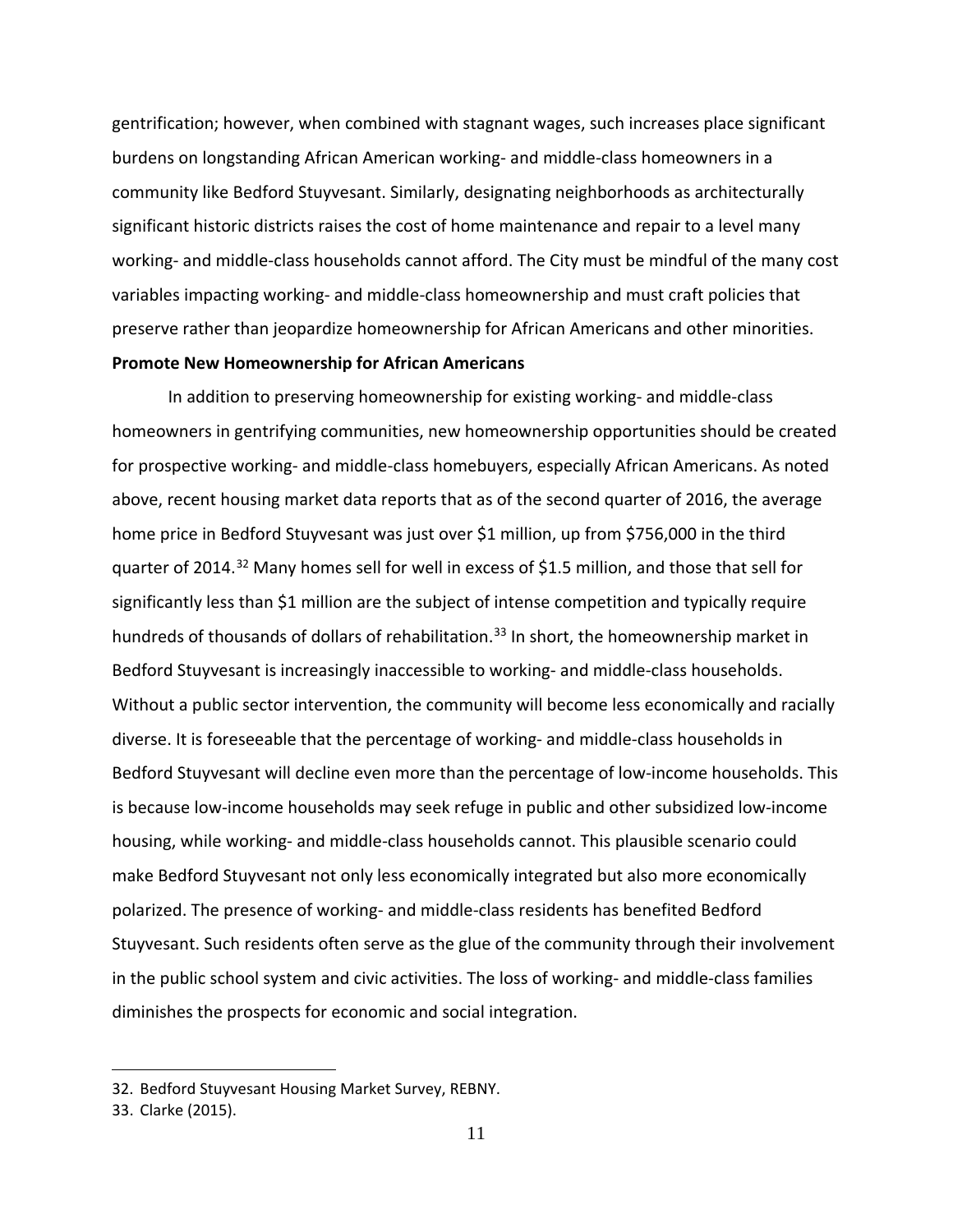New government subsidized homeownership opportunities could be created based on a shared equity model that ensures permanent affordability of the subsidized units while providing for accumulation of equity by the homeowners. African American homeownership can also be boosted by widespread adoption of Individual Development Accounts to assist working- and middle-class households in gathering sufficient resources for the down payments needed to purchase homes.

*1. Shared Equity Homeownership.* Under shared equity homeownership, home price appreciation is shared between a homebuyer and a nonprofit program sponsor to achieve a balance between the individual's interest in building wealth and the societal interest in ensuring long-term affordability.<sup>[34](#page-13-0)</sup> Shared equity homeownership allows working- and middleclass families to purchase homes at a below-market price. When the home is sold, the seller and program sponsor divide contractually agreed-upon shares of the profits. Under one shared equity model, the program sponsor's share of the profit is retained in the home as a subsidy for the next working- or middle-class buyer.  $35$ 

Shared equity has proven to be less risky for the homeowner than traditional homeownership. It affords the buyer the same housing stability as traditional homeownership as well as the opportunity to accumulate equity while also mitigating some of the risks of traditional homeownership.<sup>[36](#page-13-2)</sup> Specifically, the below-market price acts as a buffer against equity loss in the event home values decline, reducing the chance of foreclosure. Under the shared equity model, the program sponsor monitors the well-being of the homebuyer to avoid foreclosure and mortgage delinquency and assists the homebuyer through challenging circumstances. For example, the program sponsor would actively counsel the homeowner to guard against predatory lenders or to pay real estate taxes.

A significant public investment in shared equity homeownership could create a stock of permanently affordable homes and keep the dream of working- and middle-class homeownership alive, in Bedford Stuyvesant and elsewhere. City-subsidized homeownership programs that predated gentrification justifiably did not anticipate the massive and rapid

<span id="page-13-0"></span><sup>34.</sup> Lubell (2013).

<span id="page-13-1"></span><sup>35.</sup> Theodos et al. (2015).

<span id="page-13-2"></span><sup>36.</sup> Davis (2006).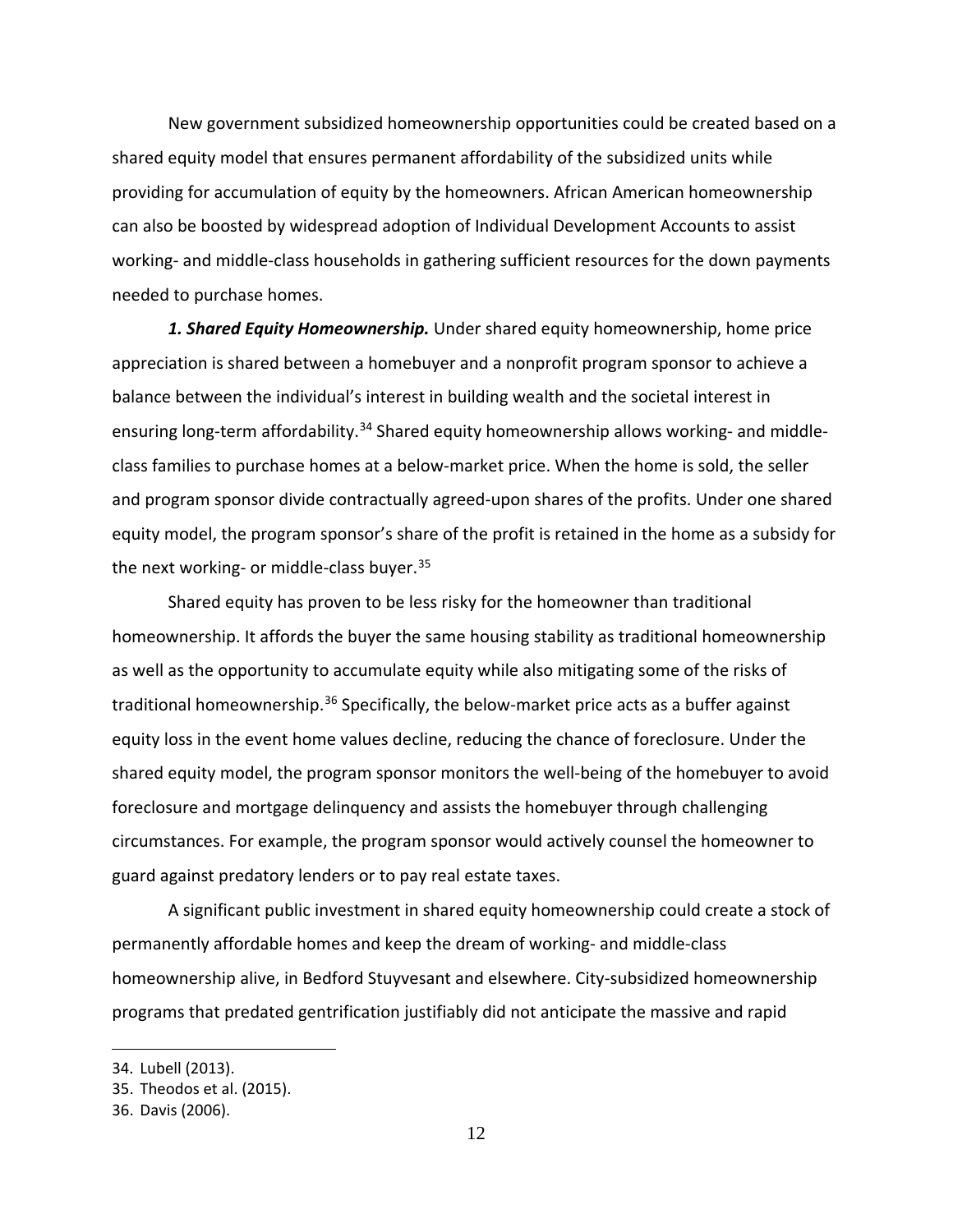escalation in home prices. The programs successfully revitalized many neighborhoods and rewarded fortunate purchasers of subsidized homes with increased equity because the subsidy was a forgivable loan. However, the programs did not contribute to long-term affordability.

The housing stock in Bedford Stuyvesant and neighboring communities is amenable to shared equity homeownership because the multi-level brownstones may be configured into three or four individual condominiums. Shared equity homeownership units may also be constructed in sections of the community zoned for mandatory or voluntary inclusionary housing, and they may be mixed in with market-rate condominiums.

*2. Down Payment Assistance.* Many African American, working-, and middle-class households have limited success in saving for a down payment on a house. Compared to white households, African Americans and Hispanics have fewer resources available to them for down payments. In fact, white households are three times more likely to rely on family assistance for down payments than African American households, and nine out of every ten African American homeowners cover the entire down payment with their own savings. Family assistance also allows white homebuyers to make larger down payments, which tends to lower interest rates and lending costs.<sup>[37](#page-14-0)</sup>

Individual Development Accounts (IDAs) are an initiative that could spur homeownership especially when connected to shared equity. IDAs incentivize saving by matching the designated savings of individuals with modest means who wish to save towards the purchase of a lifelong asset, such as a home. Such savings are matched primarily by external sources, such as foundations, corporations, religious institutions, and government. IDA savings can be used for education and training, homeownership, and development of home-based and micro-enterprise businesses. IDA programs are offered as partnerships between sponsoring organizations (often nonprofits or state/local government agencies) and financial institutions. Although they are a relatively recent policy innovation, IDAs have a track record of success.

Sustainable funding is a major concern for IDA program sponsors. Both operating and matching funds are often difficult to secure. Federal state and local agencies and the private

<span id="page-14-0"></span><sup>37.</sup> Shapiro, Meschede, and Osoro (2014).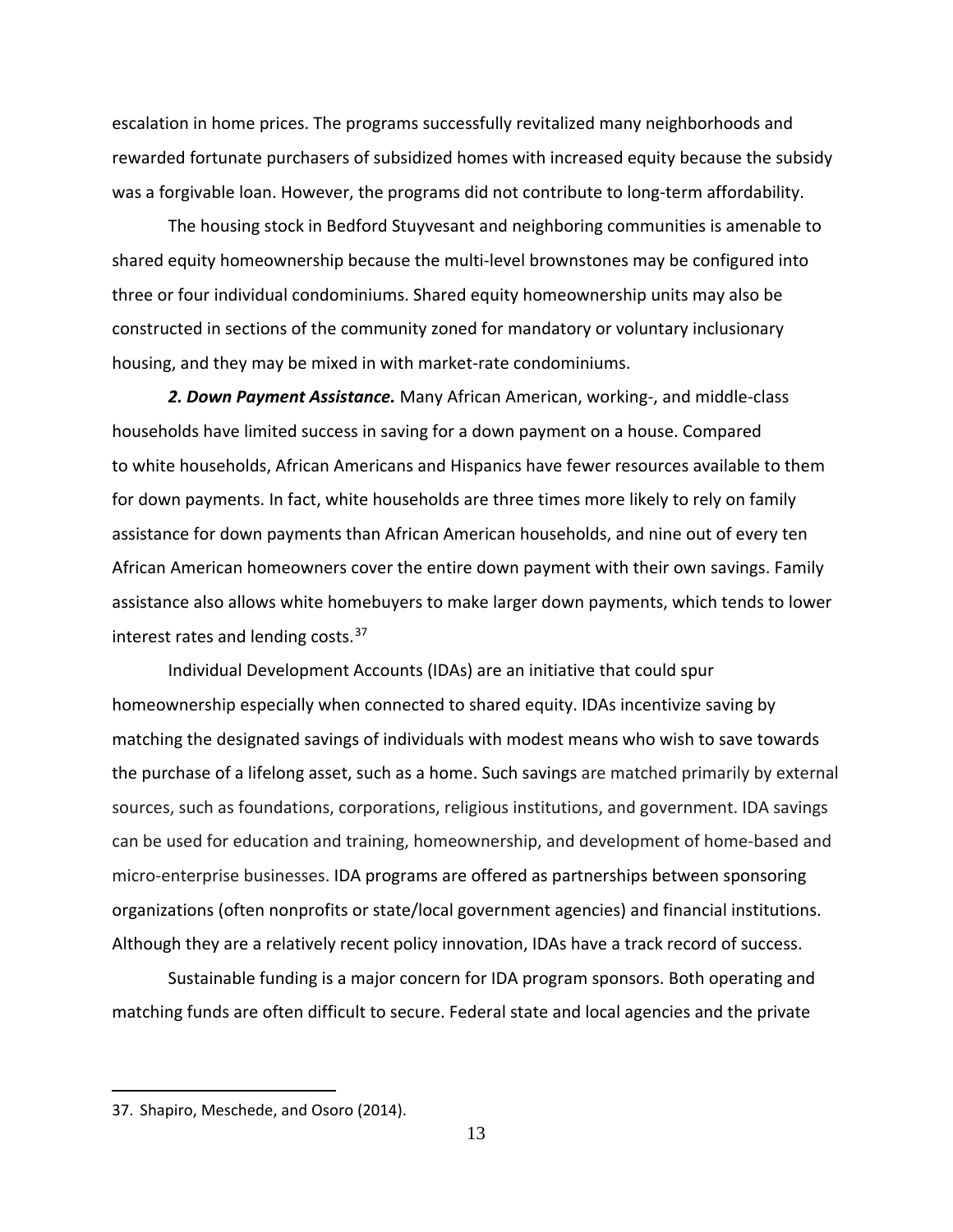sector should fund IDAs at levels sufficient to incentivize tens of thousands of working-class and moderate-income households to become homeowners.

#### **Conclusion**

Homeownership for working- and middle-income households is a tangible means of reducing displacement and fostering inclusion in high-cost cities. Historically, however, homeownership has underperformed as an asset creation strategy for African Americans, primarily due to policies and practices that promote racial segregation in housing. In high-cost cities experiencing gentrification, current African American homeowners are facing mounting challenges such as real estate speculation, fraud, and increasing maintenance costs. In addition, an inadequate number of new homeownership opportunities are being created for workingand middle-income households. In high-cost cities, these trends may be reversed through public and private sector intervention in support of working- and middle-class homeownership.

#### **Bibliography**

- Bayer, Patrick, Fernando Ferreira, and Stephen Ross. 2016. "What Drives Racial and Ethnic Differences in High Cost Mortgages? The Role of High Risk Lenders." Working Paper 22004. Cambridge, MA: National Bureau of Economic Research.
- Center for New York City Neighborhoods. 2016. "The Impact of Property Flipping on Homeowners and Renters in Small Buildings." [http://cnycn.org/wp-content/uploads/2016/04/CNYCN-NYC-](http://cnycn.org/wp-content/uploads/2016/04/CNYCN-NYC-Flipping-Analysis.pdf)[Flipping-Analysis.pdf.](http://cnycn.org/wp-content/uploads/2016/04/CNYCN-NYC-Flipping-Analysis.pdf)
- Clarke, Katherine. 2015. "Bubbling Up: Prices Have Gone Up So Much in Bed-Stuy that Investors Are Calling It a Day." *New York Daily News*, March 5.
- Coalition for Affordable Homes. 2016. "Compounding Debt: Race, Affordability and NYC's Tax Lien Sale." http://cnycn.org/wp-content/uploads/2014/02/CAH-tax-lien-sale-report-final.pdf.
- Davis, John Emmeus. 2006. "Shared Equity Homeownership: The Changing Landscape of Resale-Restricted, Owner-Occupied Housing." Montclair, NJ: National Housing Institute.
- Durkin, Erin. 2017. "Most Airbnb Hosts in Black Neighborhoods Are White, Study Shows." *New York Daily News*, March 1.
- Feng, Emily, and Alexandra Stevenson. 2016. "Small Investors Join China's Tycoons in Sending Money Abroad." *New York Times*, December 11.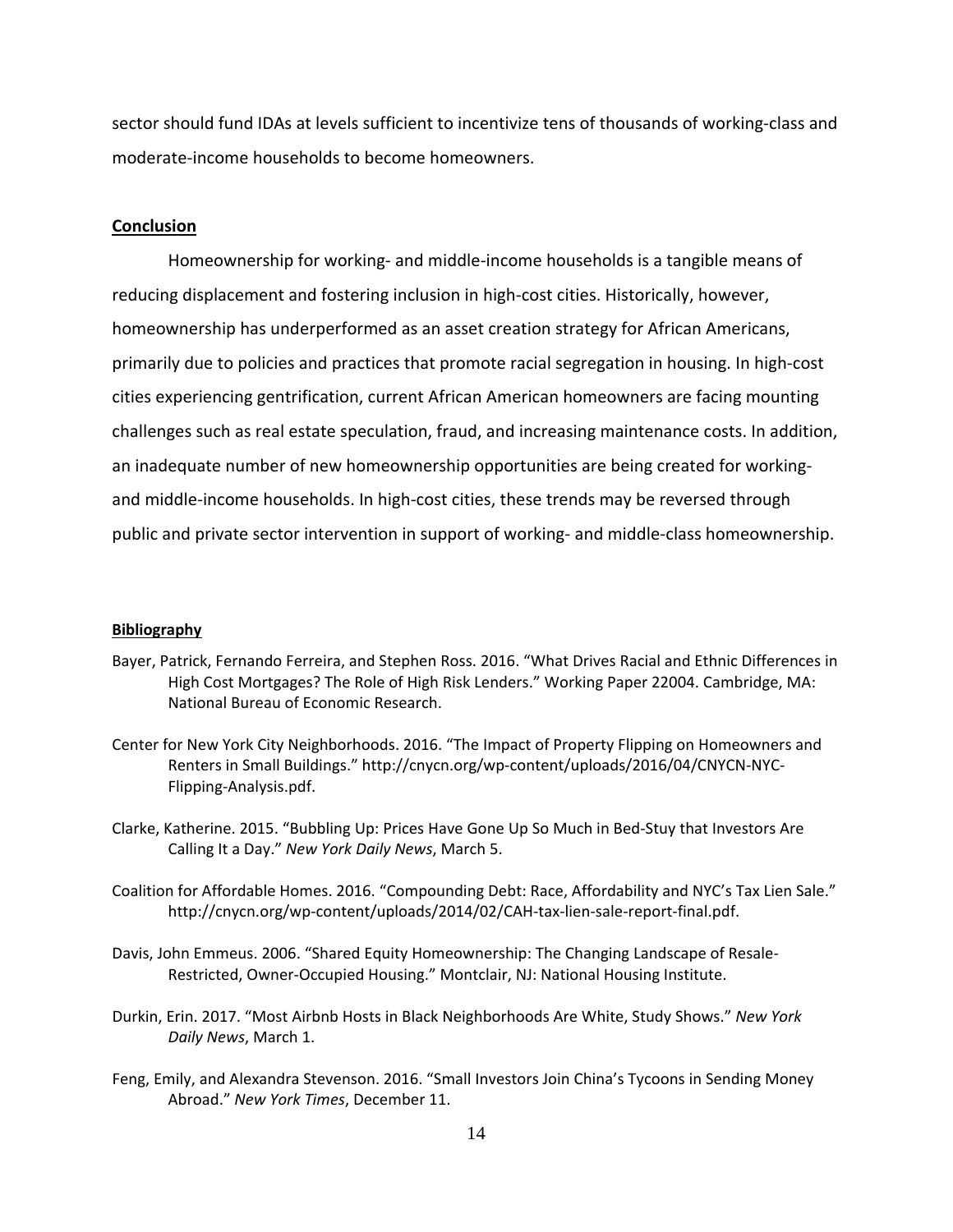- Furman Center for Real Estate and Urban Policy. 2015. "State of New York City's Housing and Neighborhoods in 2015." New York University. http://www.nyc.gov/html/mancb3/downloads/resources/NYUFurmanCenter\_SOCin2015\_9JUN E2016.pdf.
- ———. 2016. "State of New York City's Housing and Neighborhoods in 2016." New York University. http://furmancenter.org/files/sotc/SOC\_2016\_Full.pdf.
- Houghten, Tim. 2016. "New York Real Estate and Tax Trends in 2016." Property Tax Adjusters blob, January 28. Property Tax Adjusters, Ltd. http://www.ptaxny.com/new-york-real-estate-and-taxtrends-in-2016/.
- Hymowitz, Kay. 2017. *The New Brooklyn: What It Take to Bring a City Back*. Lanham, MD: Rowman & Littlefield.
- Kochhar, Rakesh, and Richard Fry. 2014. "Wealth Inequality Has Widened along Racial, Ethnic Lines since End of Great Recession." *Fact Tank: News in the Numbers*, December 12. Pew Research Center. http://www.pewresearch.org/fact-tank/2014/12/12/racial-wealth-gaps-great-recession/.

Kusisto, Laura. 2013. "City's Boom Spurs a Need for Housing." *Wall Street Journal*, June 10.

———. 2016. "Rising U.S. Rents Squeeze the Middle Class." *Wall Street Journal*, May 8.

- Lubell, Jeffrey. 2013. "Filling the Void Between Homeownership and Rental Housing: A Case for Expanding the Use of Shared Equity Homeownership." Cambridge, MA: Joint Center for Housing Studies, Harvard University. http://www.jchs.harvard.edu/sites/jchs.harvard.edu/files/hbtl-03.pdf.
- Newman, Sandra, and C. Scott Holupka. 2015. "Is Timing Everything? Race, Homeownership and Net Worth in the Tumultuous 2000s." *Real Estate Economics* 44, no. 2: 307-54.
- Powell, Michael, and Janet Roberts. 2009. "Minorities Affected Most as New York Foreclosures Rise." *New York Times*, May 9.
- REBNY (Real Estate Board of New York). 2016. "Bedford Stuyvesant Housing Market Survey 2016."
- Rosenblum, Constance. 2014. "Argument Over a Brownstone Neighborhood: The Case For and Against a Bed-Stuy Historic District." *New York Times*, February 21.
- Saul, Stephanie. 2015. "Real Estate Shell Companies Scheme to Defraud Owners out of Their Homes." *New York Times*, November 7.
- Shapiro, Thomas, Tatjana Meschede, and Sam Osoro. 2014. "The Widening Racial Wealth Gap: Why Wealth Is Not Color Blind." In *The Assets Perspective: The Rise of Asset Building and its Impact on Social Policy*, edited by Reid Cramer and Trina R. Williams Shanks, 99-122. New York: Palgrave Macmillan.